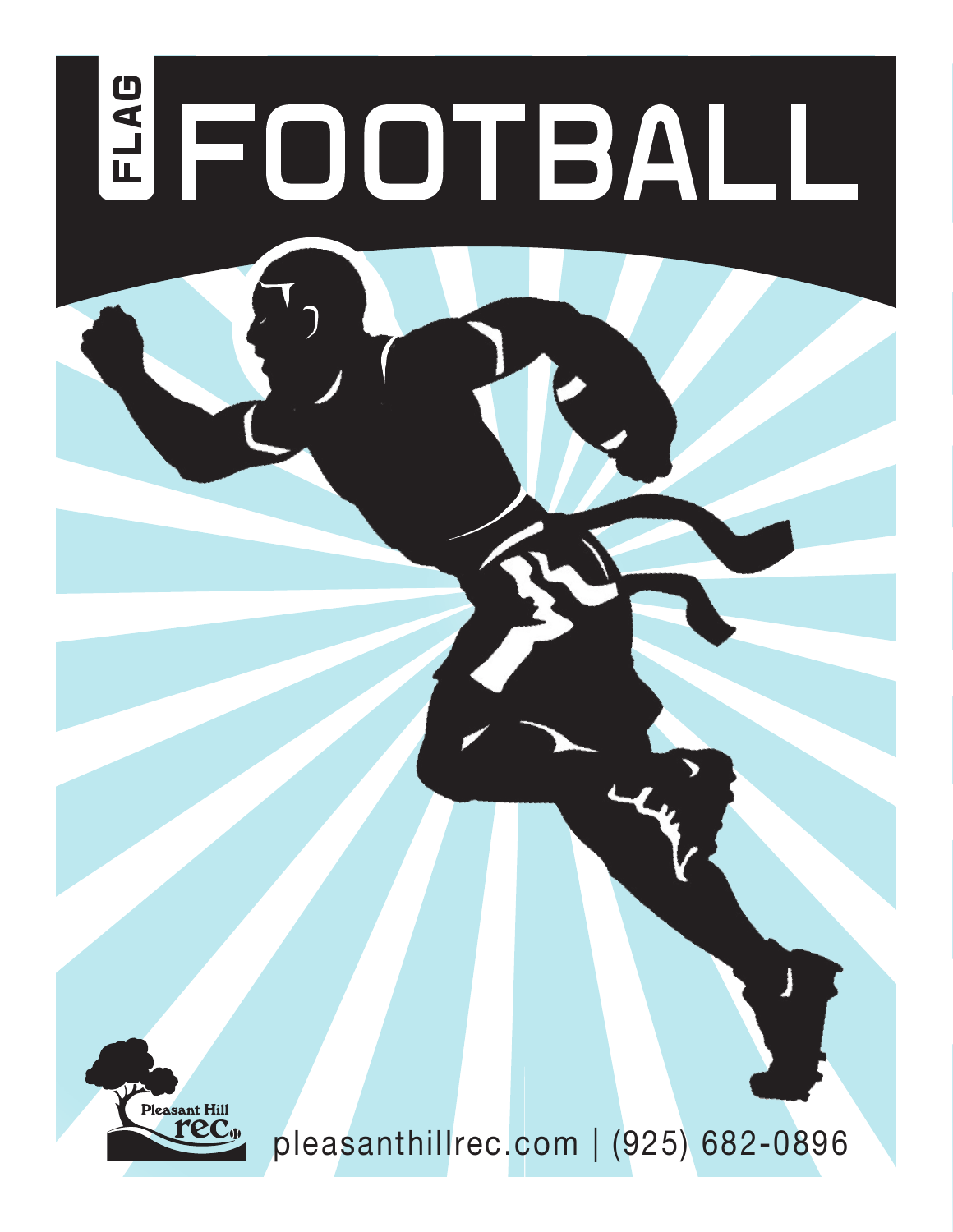

# **ADULT FLAG FOOTBALL — 2022 SPRING SEASON**

The season will consist of a six (6) game schedule followed by playoffs. **The season will begin play on Monday, April 18** and will run through May.

- Teams must have a minimum of 5/maximum fourteen (14) players on their roster.
- No roster additions after week 4.
- Late registrations will only be accepted if space is available.

**MANDITORY TEAM REP MEETING:** Rules, regulations and league information will be discussed:

## **Wednesday, May TBD, 2022**

Via ZOOM

**All Team Representatives are required to attend the 2022 SPRING Meeting BEFORE teams begins play.**

**FEES:**

Team Registration Fee: Deadline

**\$525+ NR Fees Monday, April 11, 2022**

- NR= Non-PH Resident. \$8 each NR. Max charge p/team: 4 NR's/\$32.
- Team Representatives are responsible for full team fees.

### **REGISTRATION:**

email/fax team roster to Sheila G & call her with card payment:

- Email roster: [sgeorge@pleasanthillrec.com](mailto:sgeorge@pleasanthillrec.com)
- Fax roster: (925) 682-1633
- Phone: (925) 771-7612

Or, Mail/bring roster & payment:

Attn: Adult Flag Football League Pleasant Hill Recreation & Park District/Administration Office 147 Gregory Lane Pleasant Hill, CA 94523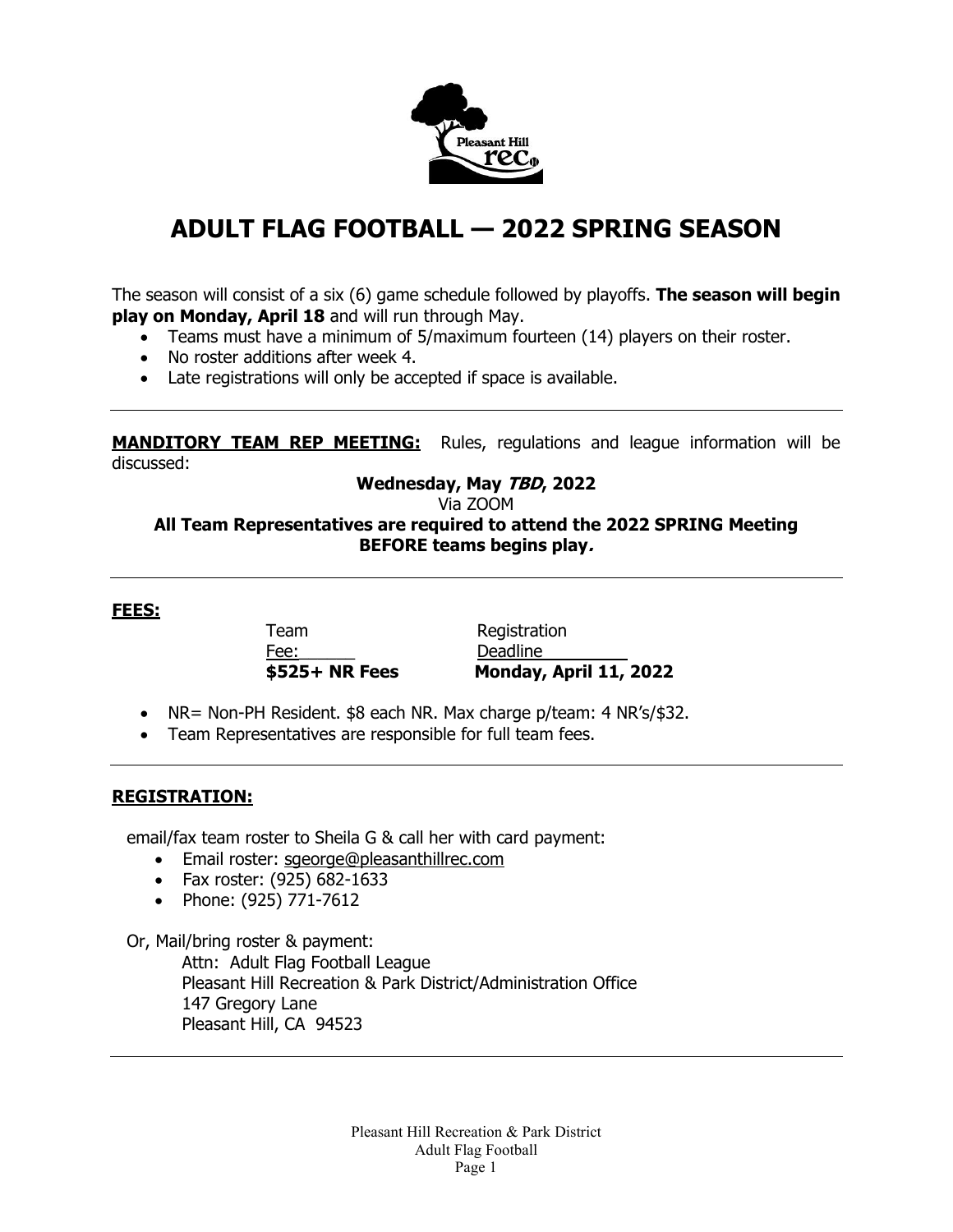## **ABRIDGED RULES:**

Each team has five (5) players on the field at all times, alternating between playing an offensive and playing a defensive role. The length of the game consists of two (2) twenty-five minute halves, with 5 minutes between the halves.

### **OTHER LEAGUE INFORMATION:**

The league is scheduled to play on Monday nights.

Game times can start as early as 6:30 pm and late as 9:30 pm.

NOTE: Teams may play on other nights not designated as above due to field availability, playoffs, makeup games, and/or size of the league.

League fees cover: The specified number of games, referees (2), scorekeeper (1), footballs, league awards, field maintenance and lighting.

A percentage of your league and non-resident fees will be designated for improvements to comply with the American Disability Act, and to pay for the increased electrical rates for the field lights & more.

> Thank you for choosing Pleasant Hill Recreation & Park District!

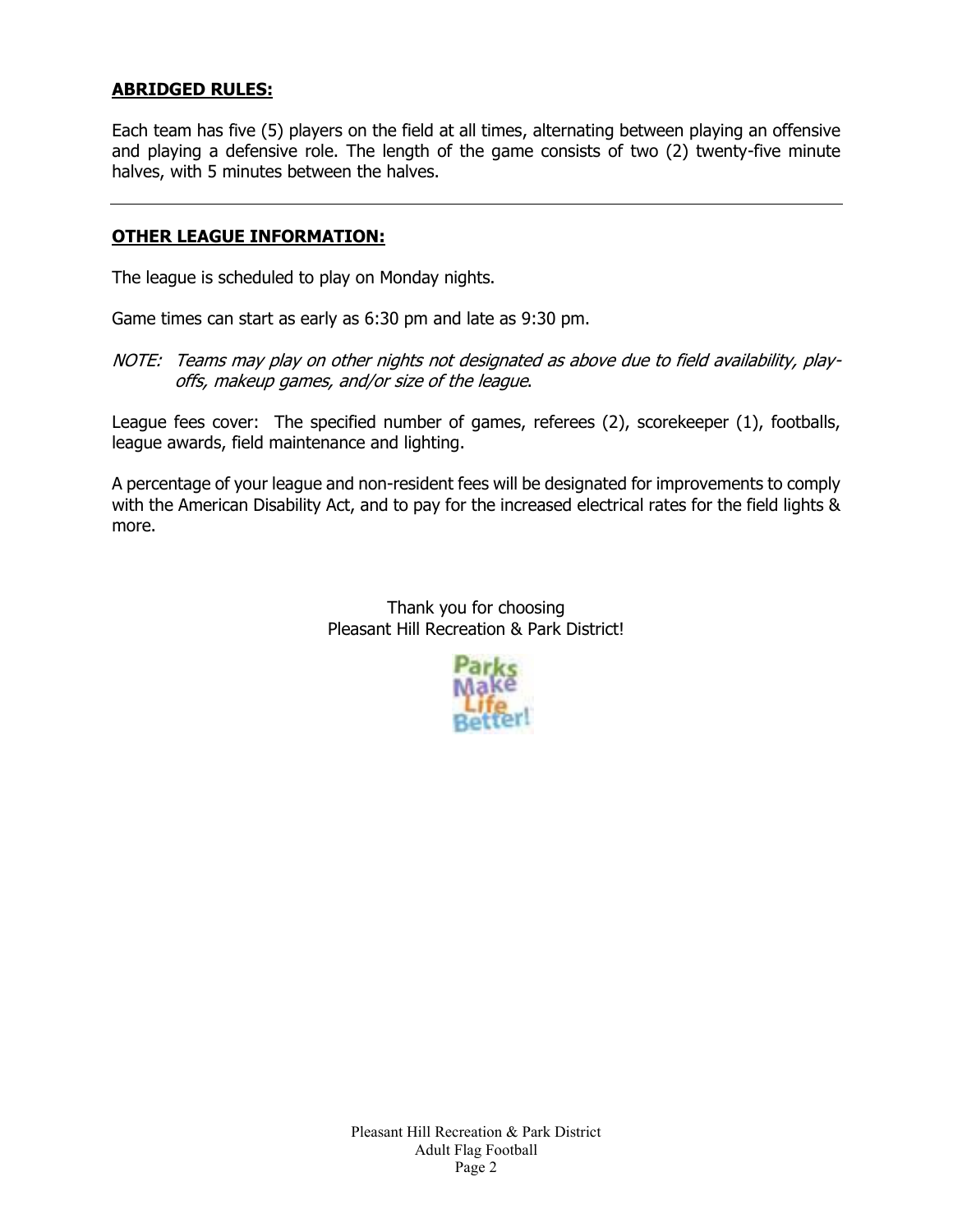## **PLEASANT HILL RECREATION & PARK DISTRICT 2022 FLAG FOOTBALL LEAGUE ROSTER, AGREEMENT, WAIVER & RELEASE FORM**

|  | Team Rep: _____________________________                                                 |
|--|-----------------------------------------------------------------------------------------|
|  |                                                                                         |
|  |                                                                                         |
|  |                                                                                         |
|  | <b>Returning Teams</b> —Previous Team Name & Season: __________________________________ |
|  |                                                                                         |

NOTE: Any player information left blank, invalidates that person as a legitimate player on this roster.

In consideration for being permitted by the above district to participate in the above activity, I hereby waive, release, and discharge any and all claims for damages for personal injury, death, or property damage which I may have, or which may hereafter accrue to me, as a result of participation in said activity. This release is intended to discharge in advance the above district (its officers, employees, and agents) from any and all liability arising out of or connected in any way with my participation in said activity, even though that liability may arise out of negligence or carelessness on the part of the persons or entities mentioned above. It is understood that this activity involves an element of risk and danger of accidents and knowing those risks I hereby assume those risks. It is further agreed that this waiver, release and assumption of risk is to be binding on my heirs and assigns. I agree to indemnify and to hold the above persons or entities free and harmless from any loss, liability, damage, cost, or expense which they may incur as the result of my death or any injury or property damage that I may sustain while participating in said activity. I understand that no medical insurance is provided. I am eighteen years of age or older.

| Last Name, First (Print): |        | Signature:  |  |
|---------------------------|--------|-------------|--|
| Street:                   | City:  | Zip:        |  |
| Phone:                    | email: | Birth Date: |  |

| Last Name, First (Print): |        |       | Signature:  |  |
|---------------------------|--------|-------|-------------|--|
| Street:                   |        | City: | Zip:        |  |
| Phone:                    | email: |       | Birth Date: |  |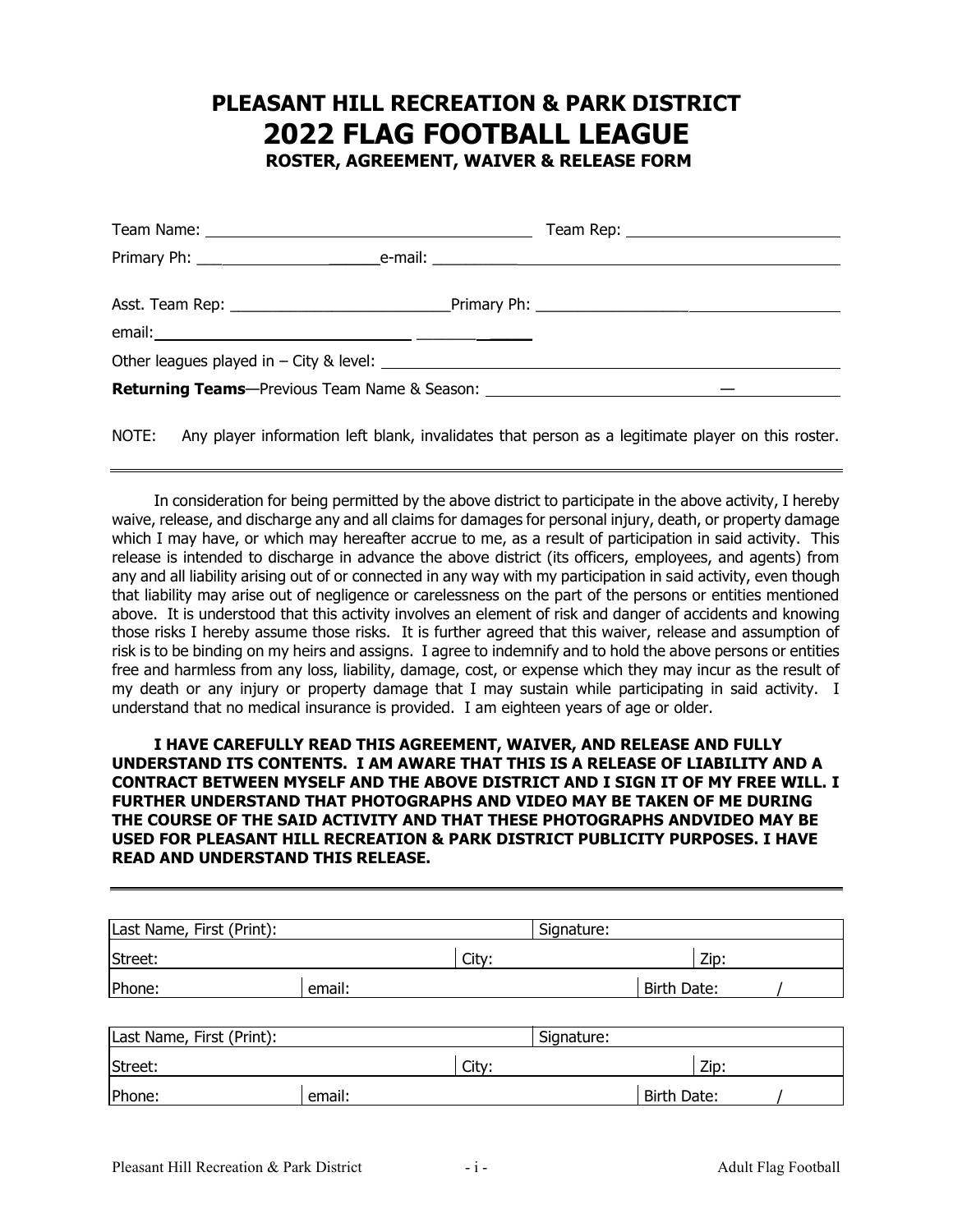## **STAFF COMMUNICATION RECORD**

□ Mail-□ Email-□ Hand Delivered

|      | Team Fees: \$ 525.00       |      |
|------|----------------------------|------|
| #NR: | NR Fees: \$                | (48) |
|      | <b>TOTAL TEAM FEES: \$</b> |      |

**(5052)**

| Date |  | Subject | Other |
|------|--|---------|-------|
|      |  |         |       |
|      |  |         |       |
|      |  |         |       |
|      |  |         |       |
|      |  |         |       |
|      |  |         |       |
|      |  |         |       |
|      |  |         |       |
|      |  |         |       |
|      |  |         |       |
|      |  |         |       |
|      |  |         |       |
|      |  |         |       |
|      |  |         |       |
|      |  |         |       |
|      |  |         |       |
|      |  |         |       |
|      |  |         |       |
|      |  |         |       |
|      |  |         |       |
|      |  |         |       |
|      |  |         |       |
|      |  |         |       |
|      |  |         |       |
|      |  |         |       |
|      |  |         |       |
|      |  |         |       |
|      |  |         |       |
|      |  |         |       |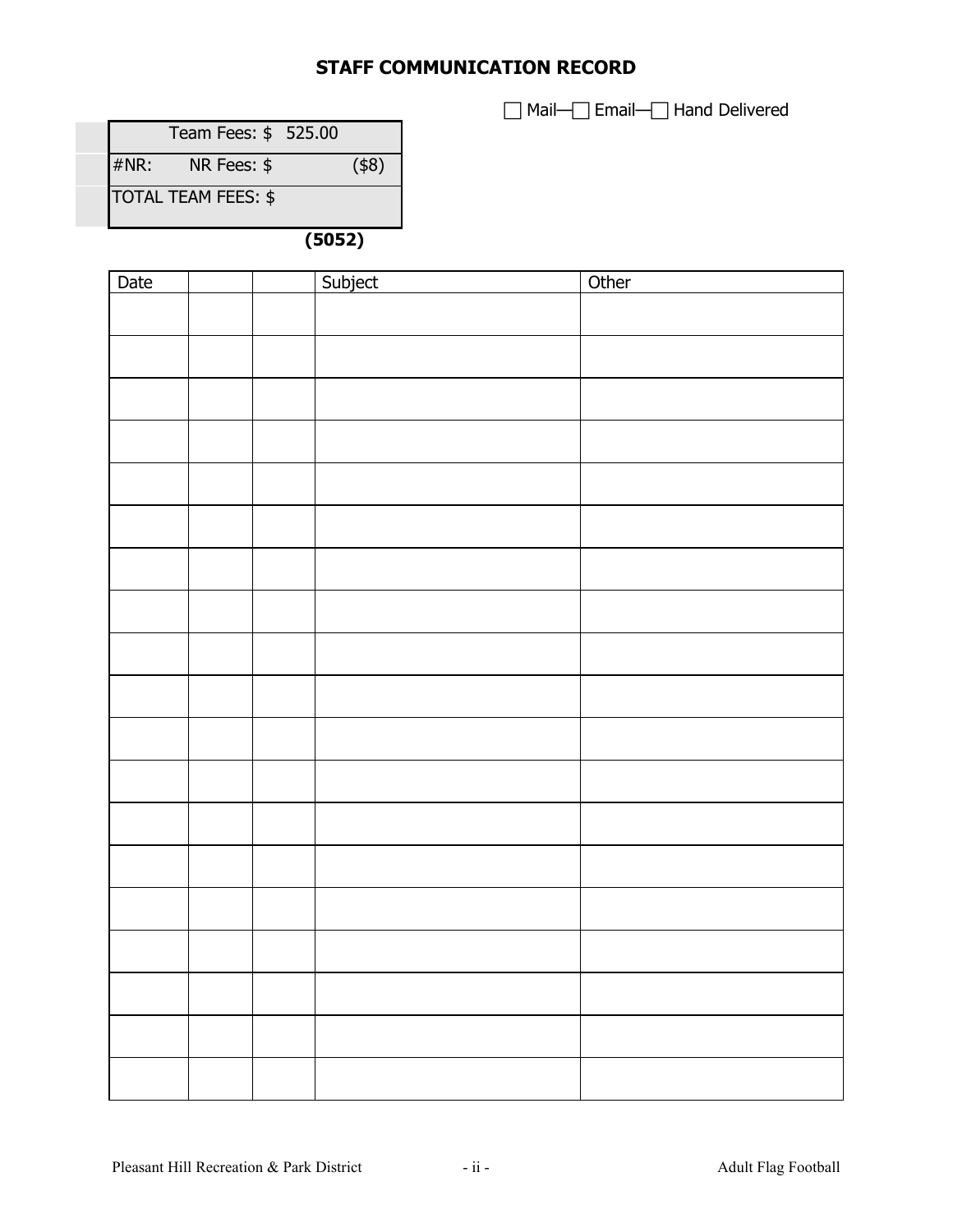# **PLEASANT HILL RECREATION & PARK DISTRICT 2022 FLAG FOOTBALL LEAGUE**

**ROSTER, AGREEMENT, WAIVER & RELEASE FORM**

Team Name:\_\_\_\_\_\_\_\_\_\_\_\_\_\_\_\_\_\_\_\_\_\_\_\_\_\_\_\_\_\_\_ Team Rep:

In consideration for being permitted by the above district to participate in the above activity, I hereby waive, release, and discharge any and all claims for damages for personal injury, death, or property damage which I may have, or which may hereafter accrue to me, as a result of participation in said activity. This release is intended to discharge in advance the above district (its officers, employees, and agents) from any and all liability arising out of or connected in any way with my participation in said activity, even though that liability may arise out of negligence or carelessness on the part of the persons or entities mentioned above. It is understood that this activity involves an element of risk and danger of accidents and knowing those risks I hereby assume those risks. It is further agreed that this waiver, release and assumption of risk is to be binding on my heirs and assigns. I agree to indemnify and to hold the above persons or entities free and harmless from any loss, liability, damage, cost, or expense which they may incur as the result of my death or any injury or property damage that I may sustain while participating in said activity. I understand that no medical insurance is provided. I am eighteen years of age or older.

| Last Name, First (Print): |        |       | Signature: |                    |      |  |
|---------------------------|--------|-------|------------|--------------------|------|--|
| Street:                   |        | City: |            |                    | Zip: |  |
| Phone:                    | email: |       |            | Birth Date:        |      |  |
|                           |        |       |            |                    |      |  |
| Last Name, First (Print): |        |       | Signature: |                    |      |  |
| Street:                   |        | City: |            |                    | Zip: |  |
| Phone:                    | email: |       |            | <b>Birth Date:</b> |      |  |
|                           |        |       |            |                    |      |  |
| Last Name, First (Print): |        |       | Signature: |                    |      |  |
| Street:                   |        | City: |            |                    | Zip: |  |
| Phone:                    | email: |       |            | <b>Birth Date:</b> |      |  |
|                           |        |       |            |                    |      |  |
| Last Name, First (Print): |        |       | Signature: |                    |      |  |
| Street:                   |        | City: |            |                    | Zip: |  |
| Phone:                    | email: |       |            | Birth Date:        |      |  |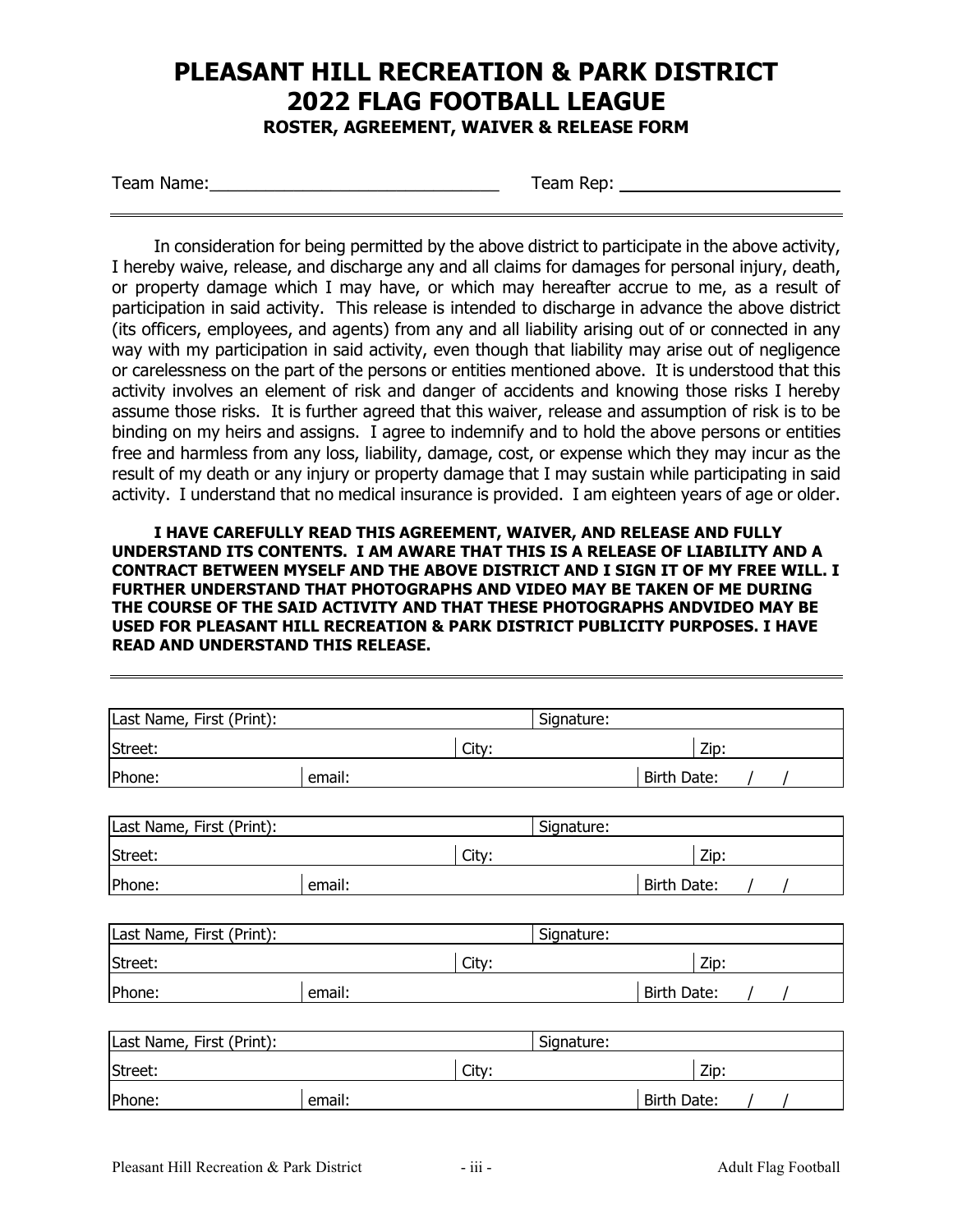# **PLEASANT HILL RECREATION & PARK DISTRICT 2022 FLAG FOOTBALL LEAGUE ROSTER, AGREEMENT, WAIVER & RELEASE FORM**

In consideration for being permitted by the above district to participate in the above activity, I hereby waive, release, and discharge any and all claims for damages for personal injury, death, or property damage which I may have, or which may hereafter accrue to me, as a result of participation in said activity. This release is intended to discharge in advance the above district (its officers, employees, and agents) from any and all liability arising out of or connected in any way with my participation in said activity, even though that liability may arise out of negligence or carelessness on the part of the persons or entities mentioned above. It is understood that this activity involves an element of risk and danger of accidents and knowing those risks I hereby assume those risks. It is further agreed that this waiver, release and assumption of risk is to be binding on my heirs and assigns. I agree to indemnify and to hold the above persons or entities free and harmless from any loss, liability, damage, cost, or expense which they may incur as the result of my death or any injury or property damage that I may sustain while participating in said activity. I understand that no medical insurance is provided. I am eighteen years of age or older.

| Last Name, First (Print): |         |       | Signature: |                    |  |
|---------------------------|---------|-------|------------|--------------------|--|
| Street:                   |         | City: |            | Zip:               |  |
| Phone:                    | email:  |       |            | Birth Date:        |  |
| Last Name, First (Print): |         |       | Signature: |                    |  |
| Street:                   |         | City: |            | Zip:               |  |
| Phone:                    | email:  |       |            | <b>Birth Date:</b> |  |
|                           |         |       |            |                    |  |
| Last Name, First (Print): |         |       | Signature: |                    |  |
| Street:                   |         | City: |            | Zip:               |  |
| Phone:                    | email:: |       |            | Birth Date:        |  |
|                           |         |       |            |                    |  |
| Last Name, First (Print): |         |       | Signature: |                    |  |
| Street:                   |         | City: |            | Zip:               |  |
| Phone:                    | email:  |       |            | <b>Birth Date:</b> |  |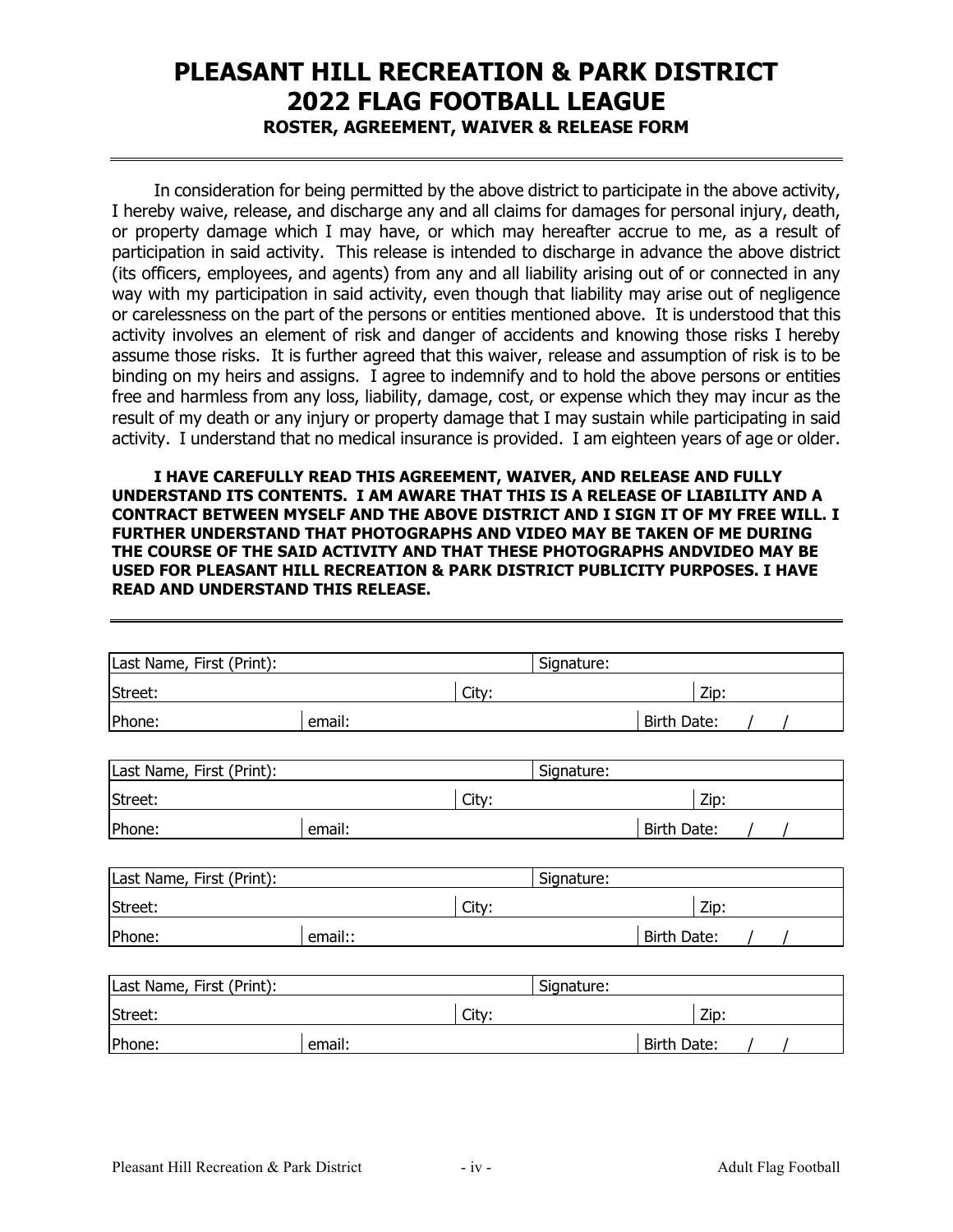# **PLEASANT HILL RECREATION & PARK DISTRICT 2022 FLAG FOOTBALL LEAGUE ROSTER, AGREEMENT, WAIVER & RELEASE FORM**

In consideration for being permitted by the above district to participate in the above activity, I hereby waive, release, and discharge any and all claims for damages for personal injury, death, or property damage which I may have, or which may hereafter accrue to me, as a result of participation in said activity. This release is intended to discharge in advance the above district (its officers, employees, and agents) from any and all liability arising out of or connected in any way with my participation in said activity, even though that liability may arise out of negligence or carelessness on the part of the persons or entities mentioned above. It is understood that this activity involves an element of risk and danger of accidents and knowing those risks I hereby assume those risks. It is further agreed that this waiver, release and assumption of risk is to be binding on my heirs and assigns. I agree to indemnify and to hold the above persons or entities free and harmless from any loss, liability, damage, cost, or expense which they may incur as the result of my death or any injury or property damage that I may sustain while participating in said activity. I understand that no medical insurance is provided. I am eighteen years of age or older.

| Last Name, First (Print): |        |       | Signature: |                    |  |
|---------------------------|--------|-------|------------|--------------------|--|
| Street:                   |        | City: |            | Zip:               |  |
| Phone:                    | email: |       |            | Birth Date:        |  |
| Last Name, First (Print): |        |       | Signature: |                    |  |
| Street:                   |        | City: |            | Zip:               |  |
| Phone:                    | email: |       |            | Birth Date:        |  |
|                           |        |       |            |                    |  |
| Last Name, First (Print): |        |       | Signature: |                    |  |
| Street:                   |        | City: |            | Zip:               |  |
| Phone:                    | email: |       |            | <b>Birth Date:</b> |  |
|                           |        |       |            |                    |  |
| Last Name, First (Print): |        |       | Signature: |                    |  |
| Street:                   |        | City: |            | Zip:               |  |
| Phone:                    | email: |       |            | Birth Date:        |  |